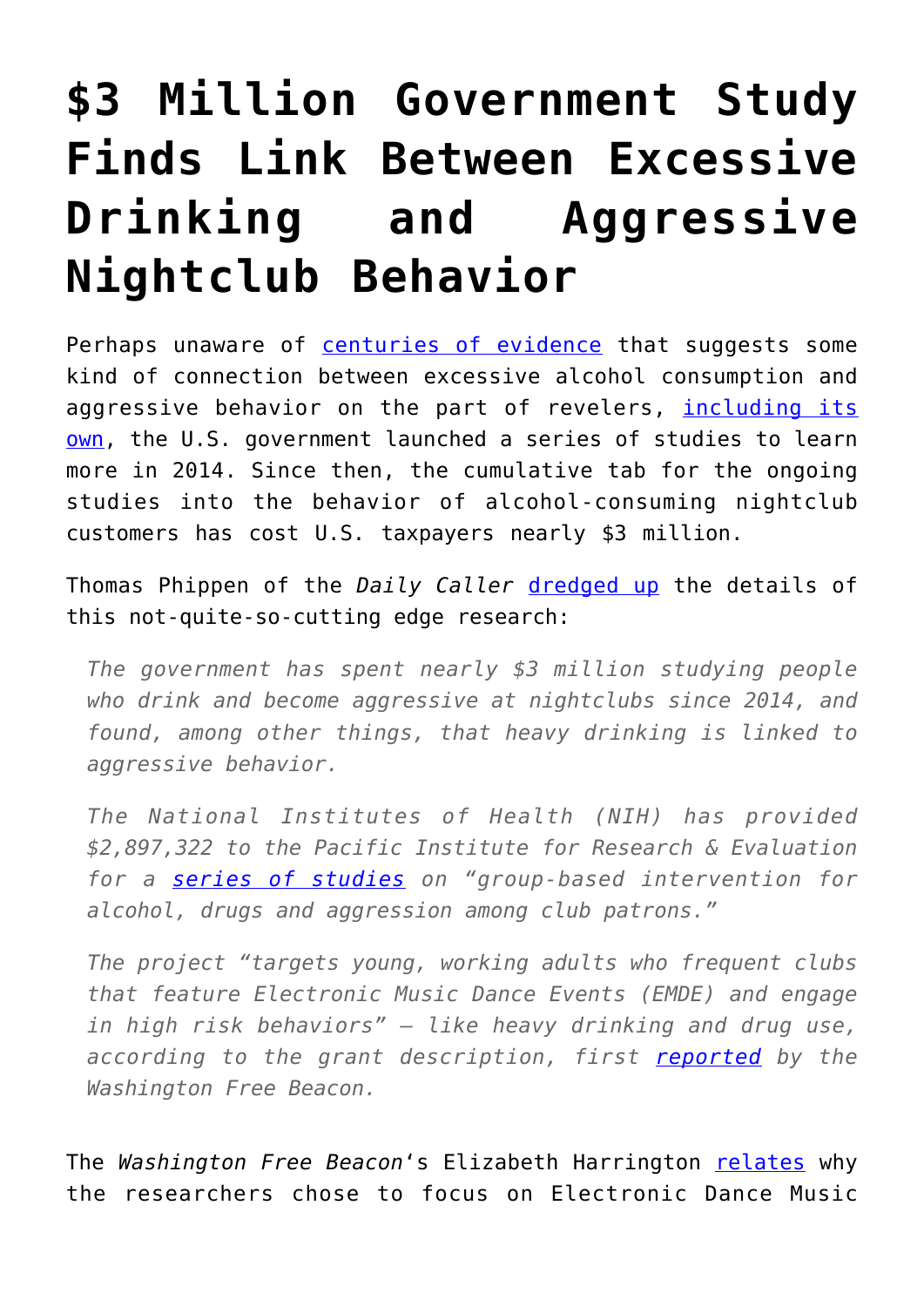## clubs:

*The researchers also argued in the paper that EDM clubs "compel attention," because dance clubs provide the "context in which social groups interact, a public space allowing for drinking and aggression to emerge."*

Then again, that pretty much describes any bar, tavern, club, or sporting event where alcohol is sold to the public. Harrington also shares some of the not-so-surprising results of the studies to date.

*"Interestingly, groups that had higher levels of planned intoxication decreased risks of experiencing aggression, while a discrepancy in these intentions among group members increased the risks," according to the study's [published](https://www.ncbi.nlm.nih.gov/pmc/articles/PMC4295933/) [results](https://www.ncbi.nlm.nih.gov/pmc/articles/PMC4295933/) from 2016.*

*"Also, being in a group that is identified as having at least one member who is frequently drunk, increases the risk for experiencing sexual aggression," the researchers said….*

*Other results include patrons at [clubs with a security](http://www.pire.org/staffmember.aspx?cid=305) [presence feel safer,](http://www.pire.org/staffmember.aspx?cid=305) and couples who club together experience ["less risk](http://www.pire.org/staffmember.aspx?cid=305)."*

But the real kicker is the [disclosure](http://freebeacon.com/issues/feds-spend-333210-studying-bars-along-mexico-border/) that the same research outfit receiving all these grants has also been awarded another \$333,210 in U.S. taxpayer funds by the NIH to investigate bars on both sides of the U.S. and Mexican border in California:

*The National Institutes of Health is spending over \$300,000 to study bars along the U.S.-Mexico border.*

*The Pacific Institute for Research and Evaluation is heading the project. Among the study's aims are to examine whether bars in border towns like Mexicali have "more dancing" and*